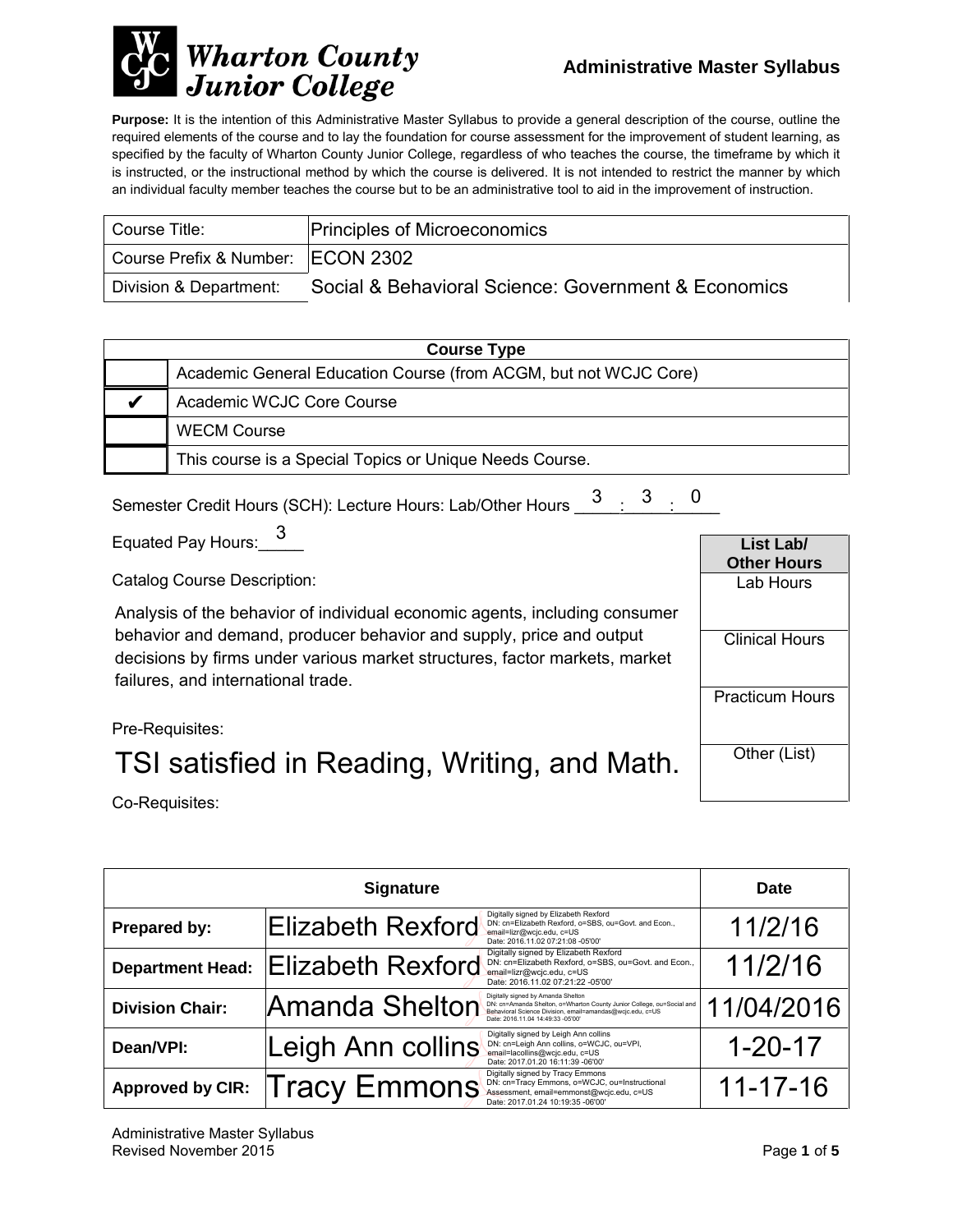**I. Topical Outline:** Each offering of this course must include the following topics (be sure to include information regarding lab, practicum, clinical, or other non-lecture instruction).

Introduction to Economics Scarcity and Choice Methodology of Economics Applying Graphs to Economics Market Supply And Demand **Production**  Opportunity Costs Marginal Analysis Production Possibilities Curve Economic Growth Microeconomic Fundamentals: Markets In Action/Changes in Market Equilibrium Price Elasticity and Demand and Supply/Variations along a Demand Curve Consumer Choice Theory Production Costs/Cost and Profit/Short-run Production Costs/Long-run Production **Costs** Market Structures Perfect Competition (Short and Long Run) **Monopoly**  Monopolistic Competition and Oligopoly Labor Markets/Unions and Employer Power Microeconomic Policy Issues Income Distribution, Poverty, and Discrimination Antitrust and Regulation Environmental Economics Free Trade and Comparative Advantage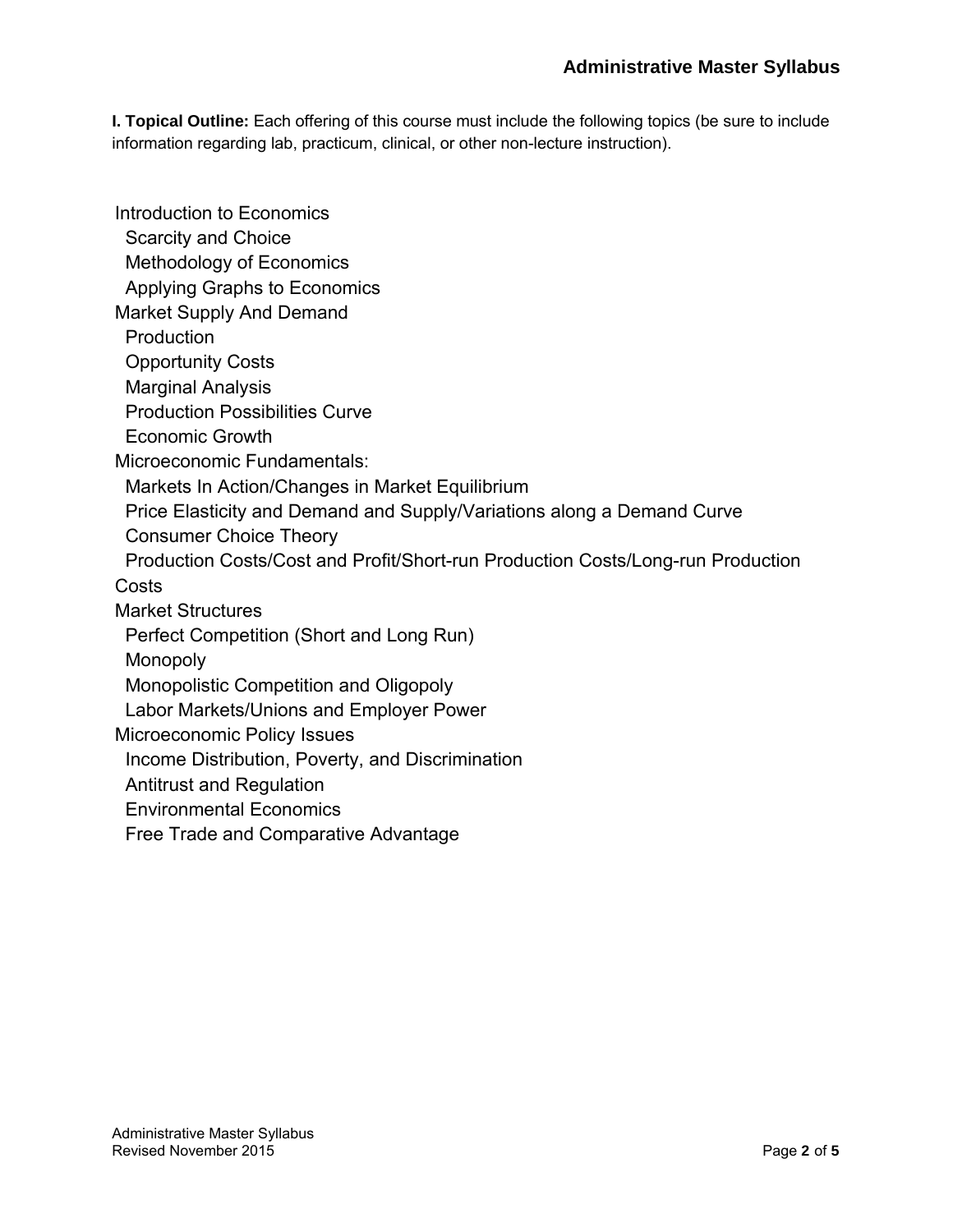#### **II. Course Learning Outcomes**

| <b>Learning Outcomes: Upon successful</b><br>completion of this course, students will:                                                                                                                                                                                                                                                                                                                                                                                                                                                                                                                                                                                                                                                                                                                                                                                                                                                                                                                                                                                                                                                                                                                                                                                                                                                          | <b>Methods of Assessment:</b>                                                                                                                                                                                                                                                                                                                                                                                                                                                                                                                                                                                                                                                                                                                                                                                                                                                                                                                                                                                                                                                                                                                                                                                                                                                                                                     |
|-------------------------------------------------------------------------------------------------------------------------------------------------------------------------------------------------------------------------------------------------------------------------------------------------------------------------------------------------------------------------------------------------------------------------------------------------------------------------------------------------------------------------------------------------------------------------------------------------------------------------------------------------------------------------------------------------------------------------------------------------------------------------------------------------------------------------------------------------------------------------------------------------------------------------------------------------------------------------------------------------------------------------------------------------------------------------------------------------------------------------------------------------------------------------------------------------------------------------------------------------------------------------------------------------------------------------------------------------|-----------------------------------------------------------------------------------------------------------------------------------------------------------------------------------------------------------------------------------------------------------------------------------------------------------------------------------------------------------------------------------------------------------------------------------------------------------------------------------------------------------------------------------------------------------------------------------------------------------------------------------------------------------------------------------------------------------------------------------------------------------------------------------------------------------------------------------------------------------------------------------------------------------------------------------------------------------------------------------------------------------------------------------------------------------------------------------------------------------------------------------------------------------------------------------------------------------------------------------------------------------------------------------------------------------------------------------|
| 1. Explain the role of scarcity,<br>specialization, opportunity cost, and<br>cost/benefit analysis in economic decision<br>making.<br>2. Identify the determinants of supply and<br>demand; demonstrate the impact of shifts<br>in both market supply and demand curves<br>on equilibrium price and output.<br>3. Summarize the law of diminishing<br>marginal utility; describe the process of<br>utility maximization.<br>4. Calculate supply, and demand<br>elasticities, and identify the determinants of<br>price elasticity of demand and supply, and<br>demonstrate the relationship between<br>elasticity and total revenue.<br>5. Describe the production function and the<br>Law of Diminishing Marginal Productivity;<br>calculate and graph shortrun and long-run<br>costs of production.<br>6. Identify the four market structures by<br>characteristics; calculate and graph the<br>profit maximizing price and quantity in the<br>output markets by use of marginal analysis.<br>7. Determine the profit maximizing price<br>and quantity of resources in factor markets<br>under perfect and imperfect competition by<br>use of marginal analysis.<br>8. Describe governmental efforts to<br>address market failure such as monopoly<br>power, externalities, and public goods.<br>9. Identify the benefits of free trade using | 1. Aplia questions on CH1 and CH 2.<br>Instructor generated test questions on CH1<br>and CH2: including multiple choice and<br>essay questions.<br>2. Aplia questions, CH 3. Instructor generated<br>test questions on CH 3: including multiple<br>choice and essay questions.<br>3. Aplia questions, CH 4-7. Instructor<br>generated test questions on CH 4-7: including<br>multiple choice and essay questions.<br>4. Aplia questions, CH 4-7. Instructor<br>generated test questions on CH 4-7: including<br>multiple choice and essay questions.<br>5. Aplia questions, CH 4-7. Instructor<br>generated test questions on CH 4-7: including<br>multiple choice and essay questions.<br>6. Aplia questions, CH 8-11 Instructor<br>generated test questions on CH 8-11:<br>including multiple choice and essay<br>questions.<br>7. Aplia questions, CH 8-11 Instructor<br>generated test questions on CH8-11:<br>including multiple choice and essay<br>questions.<br>8. Aplia questions, CH 9-13. Instructor<br>generated test questions on CH 9-13including<br>multiple choice and essay questions.<br>9. Aplia questions, CH 13-14, 28 Instructor<br>generated test questions on CH13-14, 28 :<br>including multiple choice and essay<br>questions.<br>ALL OUTCOMES ALSO MEASURED ON<br><b>CUMULATIVE DEPARTMENTAL FINAL</b> |
| the concept of comparative advantages.                                                                                                                                                                                                                                                                                                                                                                                                                                                                                                                                                                                                                                                                                                                                                                                                                                                                                                                                                                                                                                                                                                                                                                                                                                                                                                          | <b>EXAM -MANDATORY FOR ALL STUDENTS</b>                                                                                                                                                                                                                                                                                                                                                                                                                                                                                                                                                                                                                                                                                                                                                                                                                                                                                                                                                                                                                                                                                                                                                                                                                                                                                           |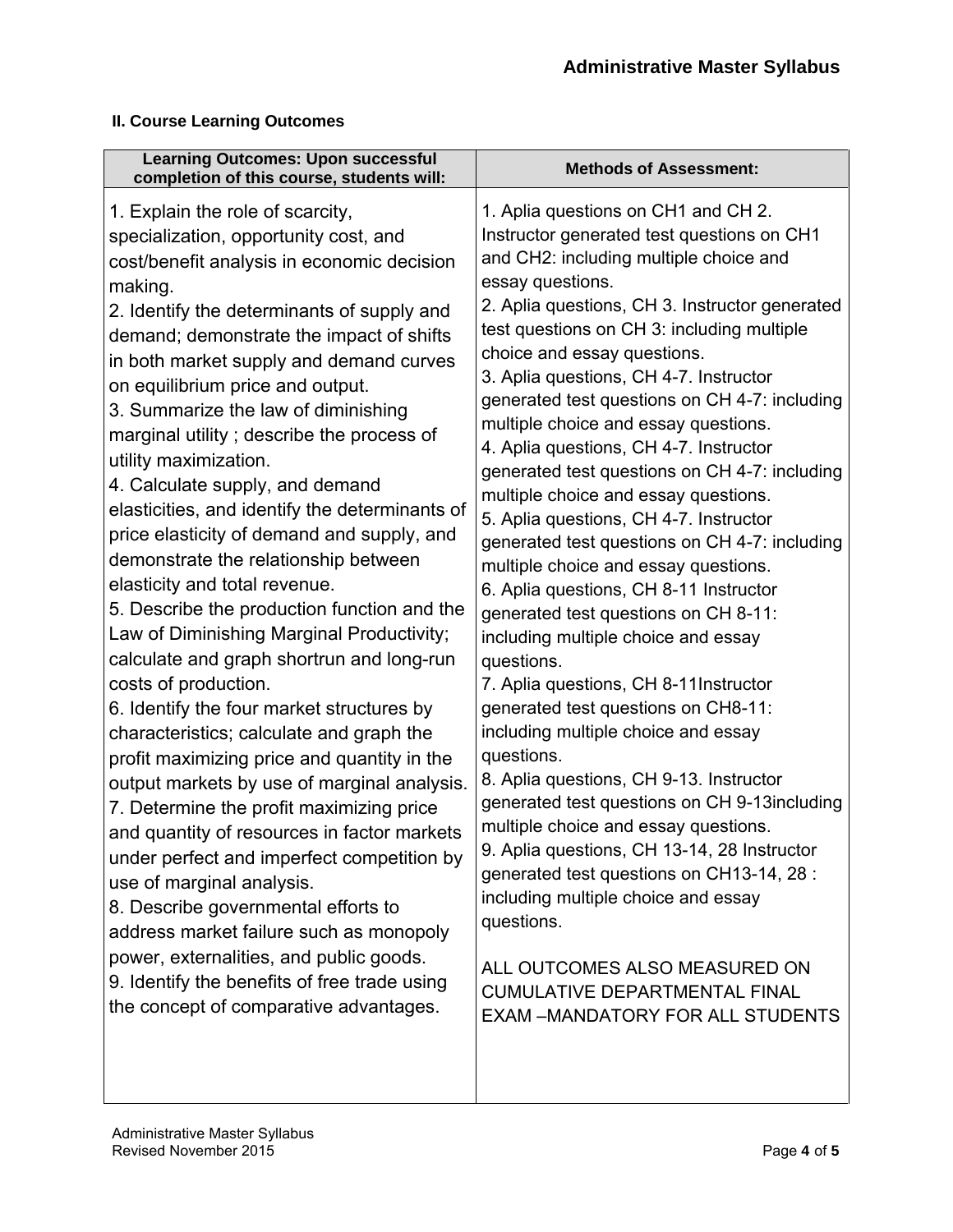#### **III. Required text(s), optional text(s) and/or materials to be supplied by the student:**

Principles of Mircroeconomics, Mankiw, N. G. 7th Edition, Cengage Press. WIth Mindtap Access.(Aplia Subscription Package)

IV. Suggested course maximum: <u><sup>35</sup>\_\_\_\_\_</u>

**V. List any specific or physical requirements beyond a typical classroom required to teach the course.**

None

**VI. Course Requirements/Grading System—**Describe any course specific requirements such as research papers or reading assignments and the generalized grading format for the course.

Instructors may use the narrative/lecture method of instruction to impart course content. The narrative method is also useful for setting the stage for class discussions.

Class discussion between students and instructors is encouraged for the purpose of developing in students the ability to speak before others about course content. Class discussions should arise from the readings that students complete and from points of interest and the interpretation of facts that emerge in class, especially those relevant to students.

Students will be required to complete written work or to prepare oral presentations to further elaborate or explain what has been presented and discussed by the instructor. These requirements are designed to challenge the student to analyze and critique the material presented. The written work may be in the form of essay test topics, book reviews, reports on articles in scholarly journals, or other written assignments as assigned by the instructor. Oral presentations may be designed as debates, informative overviews, or persuasive monologues.

Minimum requirements include the following:

1.) Attend class in accordance with college policy and as stipulated by the instructor. 2.) Complete appropriate reading assignments made by the instructor

3.) Complete appropriate writing assignments based on the readings, classroom presentations and

discussion

4.) Complete oral presentations (if assigned by instructor) 5.) Complete appropriate tests (quizzes, major examinations, and a final examination) The grading scale us be as follows: 90% to 100% = A 80% to 89% = B 70% to 79% = C 60% to 69% = D Below 60% = F

Instructors may also use a point system to determine final scores as long as this point system is clearly outlined in the instructor's syllabus. All instructors are required to give a comprehensive final exam which will count for a minimum of 10% of the students grade. Other assignments are assigned various weights by instructors with written work evaluated as at least 25 % of a students grade.

Assessment will be conducted using a variety of methods. Objective questions such as multiplechoice, matching, true/false and fill-in-the blank will be used as will subjective questions which may demand narrative identification, lengthy narrative responses, and also critical thinking. Students will be tested on materials presented in class and are expected to develop listening and note-taking skills. The weight, style, and<br>nature of the specific assessment tool are left to the discretion<br>of the individual instructor, but each instructor must place<br>emphasis on the development of skills. Balance in testing to acco<br>styles is the desired goal

#### **VII. Curriculum Checklist**

#### **Academic General Education Course** (from ACGM-but not in WCJC core)

• No additional documentation needed.

✔ Academic WCJC Core Course. Attach the Core Curriculum Review Forms.

- **✓** Critical Thinking
- <u>✔</u> Communication
- <u>✔</u> Empirical & Quantitative Skills
- $\Box$  Teamwork
- <u>✔</u> Social Responsibility
- **Personal Responsibility**

#### **WECM Course**

• If needed, revise the Program SCANS Matrix and Competencies Checklist.

Administrative Master Syllabus Revised November 2015 Page **5** of **5**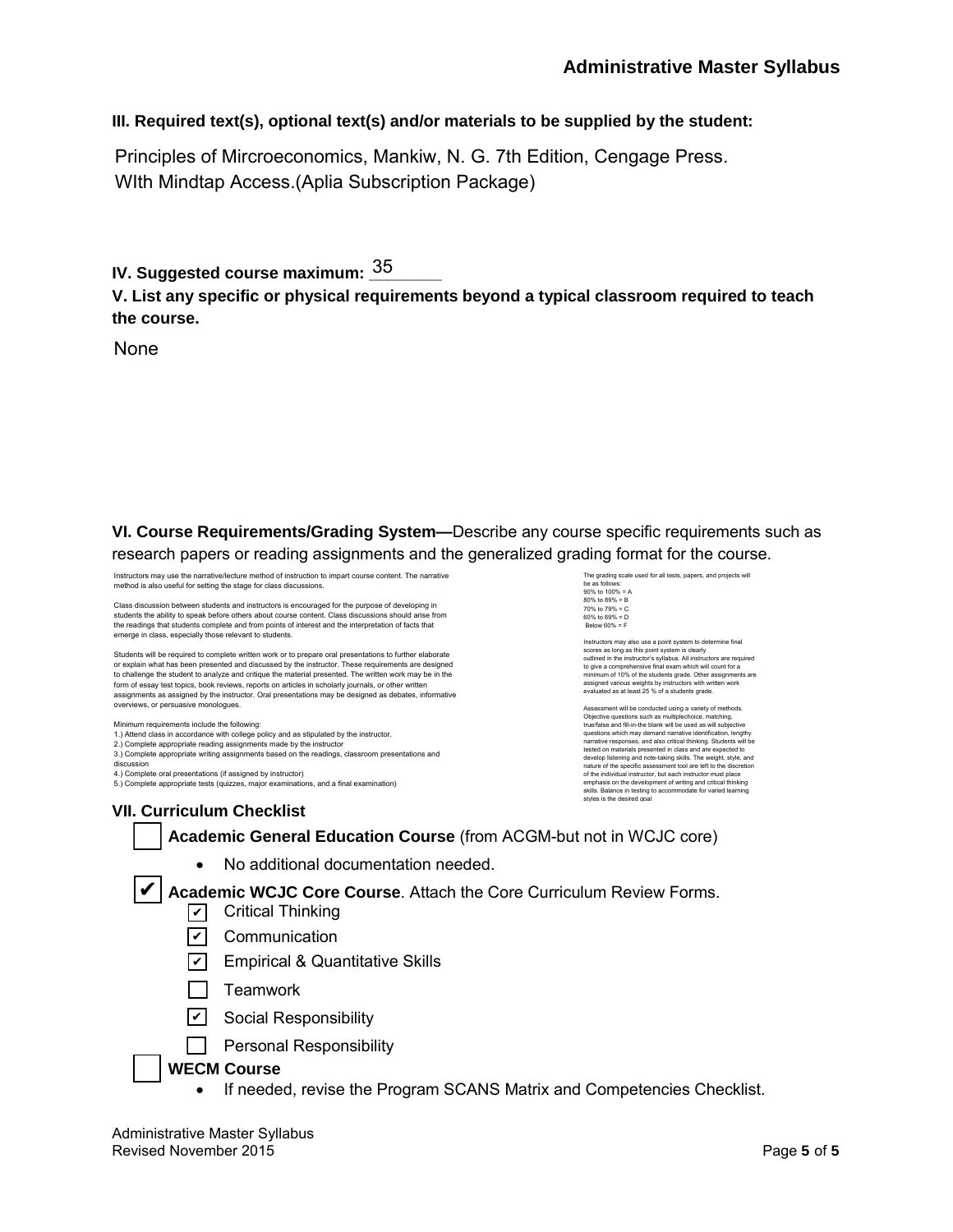

Foundational Component Area: **Social & Behavioral Sciences Course Prefix & Suffix: \_\_\_\_\_\_\_\_\_\_\_\_\_\_\_\_\_\_** ECON 2302

Core Objective: **Critical Thinking Skills—**to include creative thinking, innovation, inquiry, and analysis, evaluation and synthesis of information

| <b>SLO</b> Status                                                                    | Student Learning Outcome supporting core objective:<br><b>Student Learning Outcome (SLO)</b>                                                                       | For each core objective, there must be at least two different methods of assessment.<br><b>Learning Activity</b>                                                    | <b>Assessment</b>                                                                                                                                         |
|--------------------------------------------------------------------------------------|--------------------------------------------------------------------------------------------------------------------------------------------------------------------|---------------------------------------------------------------------------------------------------------------------------------------------------------------------|-----------------------------------------------------------------------------------------------------------------------------------------------------------|
| The SLO is:                                                                          | Insert SLO (from Administrative Master Syllabi) below                                                                                                              | Provide a brief name and<br>description of the sample learning<br>activity:                                                                                         | Provide a brief name and<br>description of the sample quiz,<br>exam, rubric, assignment, etc. for<br>assessing the objective:                             |
| <b>Existing</b><br>□ Revised<br>$\Box$ New<br>State State<br>Mandated                | Explain the role of scarcity, specialization, opportunity<br>cost, and cost/benefit analysis in economic decision<br>making.                                       | Aplia chapter specific problem<br>sets requiring step-by-step<br>analysis of a particular topic with<br>an overall conclusion/product at<br>the end of the problem. | Aplia programs for homework or<br>class work; written work, exams,<br>oral presentations (debates,<br>informative overviews, or<br>persuasive monologues) |
| <b>Existing</b><br>Revised<br>$\Box$ New<br>$\blacksquare$ State<br>Mandated         | Identify the determinants of supply and demand;<br>demonstrate the impact of shifts in both market<br>supply and demand curves on equilibrium price and<br>output. | Aplia chapter specific problem<br>sets requiring step-by-step<br>analysis of a particular topic with<br>an overall conclusion/product at<br>the end of the problem. | Aplia programs for homework or<br>class work; written work, exams,<br>oral presentations (debates,<br>informative overviews, or<br>persuasive monologues) |
| $\blacksquare$ Existing<br>Revised<br>$\Box$ New<br>$\blacksquare$ State<br>Mandated | Summarize the law of diminishing marginal utility;<br>describe the process of utility maximization.                                                                | Aplia chapter specific problem<br>sets requiring step-by-step<br>analysis of a particular topic with<br>an overall conclusion/product at<br>the end of the problem. | Aplia programs for homework or<br>class work; written work, exams,<br>oral presentations (debates,<br>informative overviews, or<br>persuasive monologues) |

Department Head: Elizabeth Rexford Department Head: <u>Elizabeth Rexford</u> Parte 2014-16

WCJC Core Curriculum Review Form-Social & Behavioral Sciences (April 2013) Page 1 (Modified from Collin College)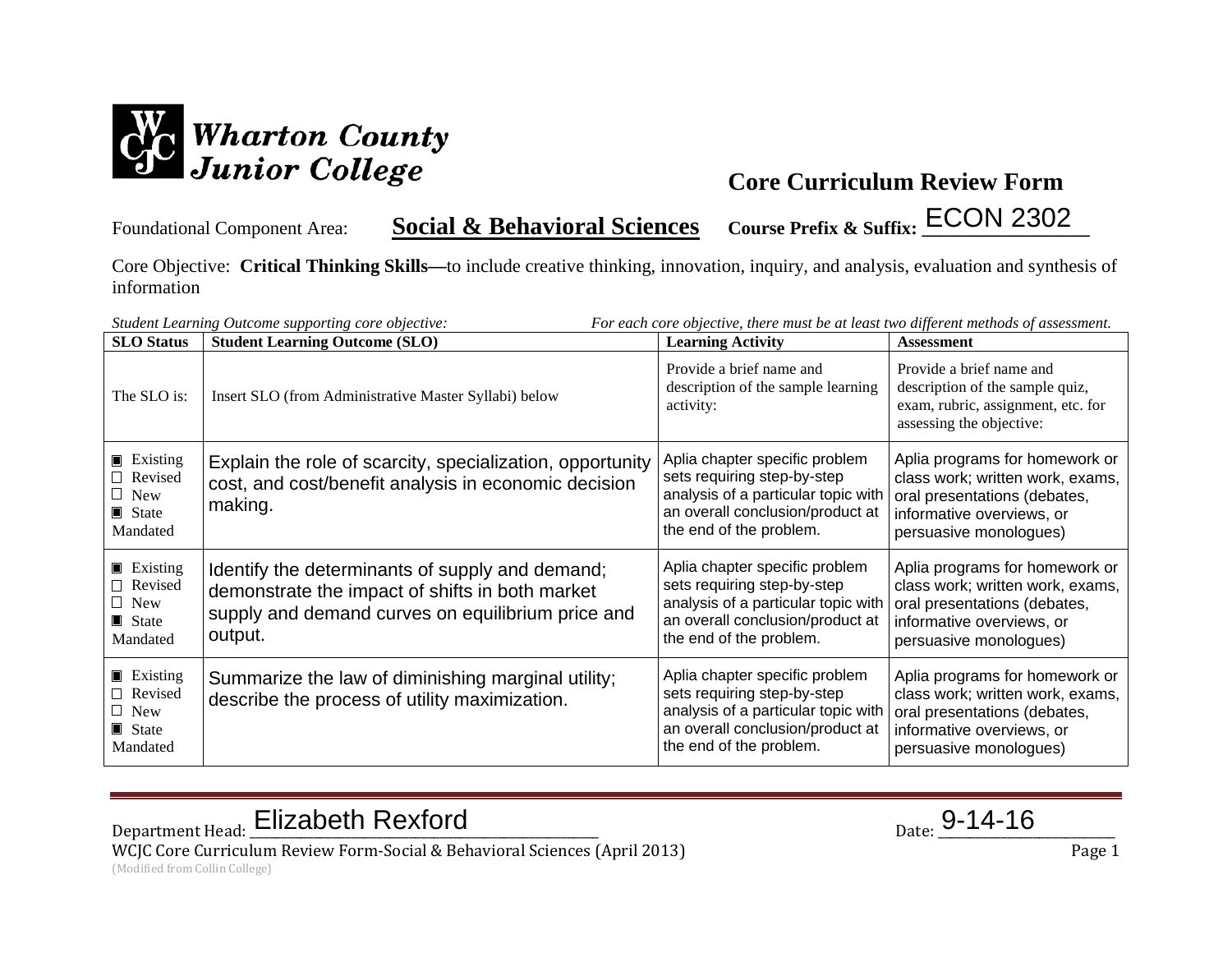

Foundational Component Area: **Social & Behavioral Sciences Course Prefix & Suffix: \_\_\_\_\_\_\_\_\_\_\_\_\_\_\_\_\_\_** ECON 2302

Core Objective: **Critical Thinking Skills—**to include creative thinking, innovation, inquiry, and analysis, evaluation and synthesis of information

| <b>SLO</b> Status                                                           | Student Learning Outcome supporting core objective:<br><b>Student Learning Outcome (SLO)</b>                                                                                                 | For each core objective, there must be at least two different methods of assessment.<br><b>Learning Activity</b>                                                    | <b>Assessment</b>                                                                                                                                         |
|-----------------------------------------------------------------------------|----------------------------------------------------------------------------------------------------------------------------------------------------------------------------------------------|---------------------------------------------------------------------------------------------------------------------------------------------------------------------|-----------------------------------------------------------------------------------------------------------------------------------------------------------|
| The SLO is:                                                                 | Insert SLO (from Administrative Master Syllabi) below                                                                                                                                        | Provide a brief name and<br>description of the sample learning<br>activity:                                                                                         | Provide a brief name and<br>description of the sample quiz,<br>exam, rubric, assignment, etc. for<br>assessing the objective:                             |
| $\blacksquare$ Existing<br>Revised<br>$\Box$ New<br>State State<br>Mandated | Calculate supply and demand elasticities, identify the<br>determinants of price elasticity of demand and supply<br>and demonstrate the relationship between elasticity<br>and total revenue. | Aplia chapter specific problem<br>sets requiring step-by-step<br>analysis of a particular topic with<br>an overall conclusion/product at<br>the end of the problem. | Aplia programs for homework or<br>class work; written work, exams,<br>oral presentations (debates,<br>informative overviews, or<br>persuasive monologues) |
| <b>Existing</b><br>Revised<br>$\Box$ New<br>State<br>Mandated               | Describe the production and function of the Law of<br>Diminishing Marginal Productivity; calculate and<br>graph short-run and long-run costs of production.                                  | Aplia chapter specific problem<br>sets requiring step-by-step<br>analysis of a particular topic with<br>an overall conclusion/product at<br>the end of the problem. | Aplia programs for homework or<br>class work; written work, exams,<br>oral presentations (debates,<br>informative overviews, or<br>persuasive monologues) |
| $\blacksquare$ Existing<br>Revised<br>$\Box$ New<br>State<br>Mandated       | Identify the four marked structures by characteristics;<br>calculate and graph the profit maximizing price and<br>quantity in the output markets by the use of marginal<br>analysis.         | Aplia chapter specific problem<br>sets requiring step-by-step<br>analysis of a particular topic with<br>an overall conclusion/product at<br>the end of the problem. | Aplia programs for homework or<br>class work; written work, exams,<br>oral presentations (debates,<br>informative overviews, or<br>persuasive monologues) |

Department Head: Elizabeth Rexford Department Head: <u>Elizabeth Rexford</u> Parte 2014-16

WCJC Core Curriculum Review Form-Social & Behavioral Sciences (April 2013) Page 2 (Modified from Collin College)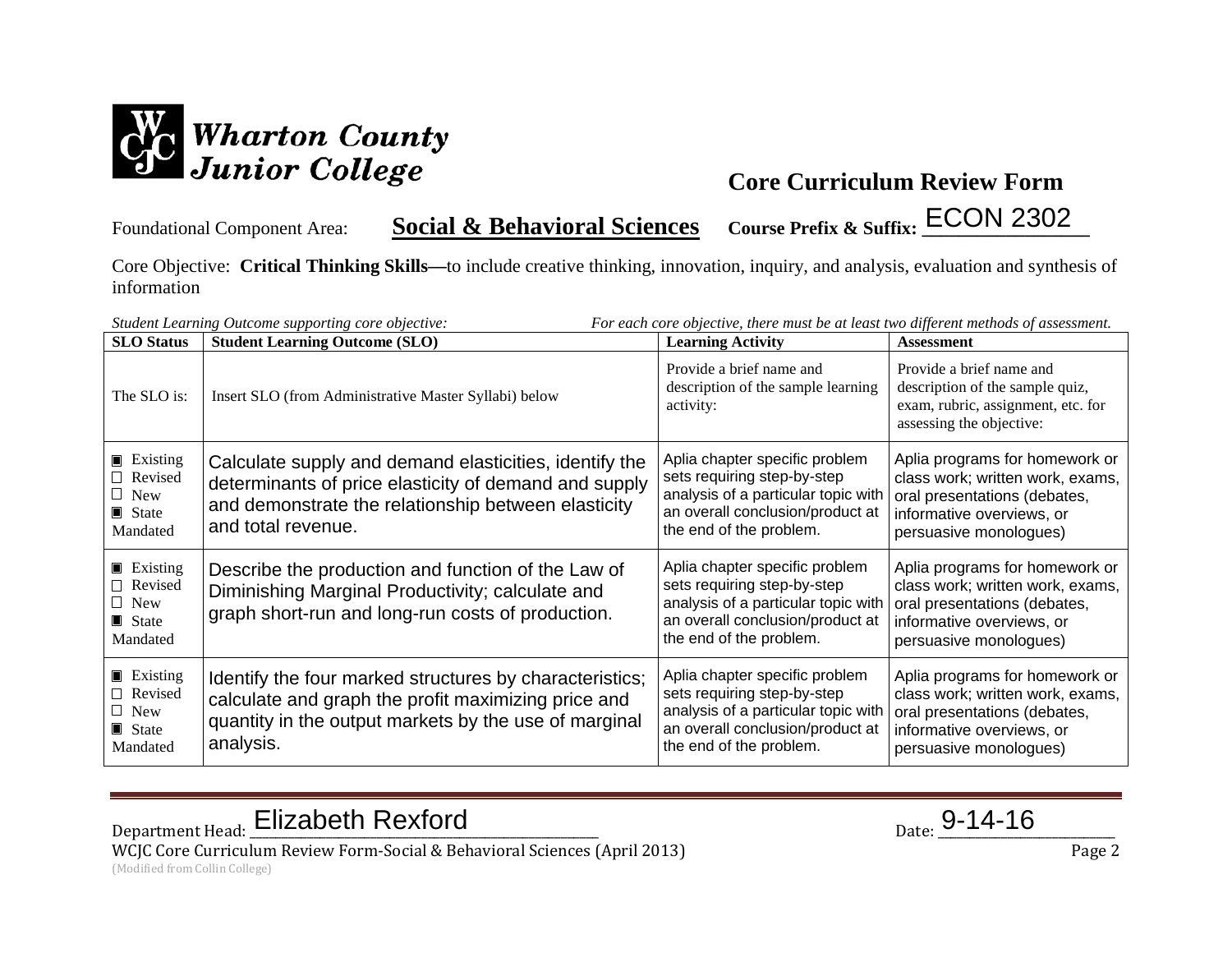

Foundational Component Area: **Social & Behavioral Sciences Course Prefix & Suffix: \_\_\_\_\_\_\_\_\_\_\_\_\_\_\_\_\_\_** ECON 2302

Core Objective: **Critical Thinking Skills—**to include creative thinking, innovation, inquiry, and analysis, evaluation and synthesis of information

| <b>SLO</b> Status                                                                    | Student Learning Outcome supporting core objective:<br><b>Student Learning Outcome (SLO)</b>                                                                        | For each core objective, there must be at least two different methods of assessment.<br><b>Learning Activity</b>                                                    | <b>Assessment</b>                                                                                                                                         |
|--------------------------------------------------------------------------------------|---------------------------------------------------------------------------------------------------------------------------------------------------------------------|---------------------------------------------------------------------------------------------------------------------------------------------------------------------|-----------------------------------------------------------------------------------------------------------------------------------------------------------|
| The SLO is:                                                                          | Insert SLO (from Administrative Master Syllabi) below                                                                                                               | Provide a brief name and<br>description of the sample learning<br>activity:                                                                                         | Provide a brief name and<br>description of the sample quiz,<br>exam, rubric, assignment, etc. for<br>assessing the objective:                             |
| $\blacksquare$ Existing<br>Revised<br>$\Box$ New<br>$\blacksquare$ State<br>Mandated | Determine the profit maximizing price and quality of<br>resources in the factor markets under perfect and<br>imperfect competition by the use of marginal analysis. | Aplia chapter specific problem<br>sets requiring step-by-step<br>analysis of a particular topic with<br>an overall conclusion/product at<br>the end of the problem. | Aplia programs for homework or<br>class work; written work, exams,<br>oral presentations (debates,<br>informative overviews, or<br>persuasive monologues) |
| <b>Existing</b><br>Revised<br>$\Box$ New<br>$\blacksquare$ State<br>Mandated         | Describe governmental efforts to address market<br>failures such as monopoly power, asymmetric<br>information, externalities and public goods.                      | Aplia chapter specific problem<br>sets requiring step-by-step<br>analysis of a particular topic with<br>an overall conclusion/product at<br>the end of the problem. | Aplia programs for homework or<br>class work; written work, exams,<br>oral presentations (debates,<br>informative overviews, or<br>persuasive monologues) |
| $\blacksquare$ Existing<br>Revised<br>$\Box$ New<br>$\blacksquare$ State<br>Mandated | Idenitfy the benefits of free trade using the concept of<br>comparative advantage.                                                                                  | Aplia chapter specific problem<br>sets requiring step-by-step<br>analysis of a particular topic with<br>an overall conclusion/product at<br>the end of the problem. | Aplia programs for homework or<br>class work; written work, exams,<br>oral presentations (debates,<br>informative overviews, or<br>persuasive monologues) |

Department Head: Elizabeth Rexford Department Head: <u>Elizabeth Rexford</u> Parte 2014-16

WCJC Core Curriculum Review Form-Social & Behavioral Sciences (April 2013) Page 3 (Modified from Collin College)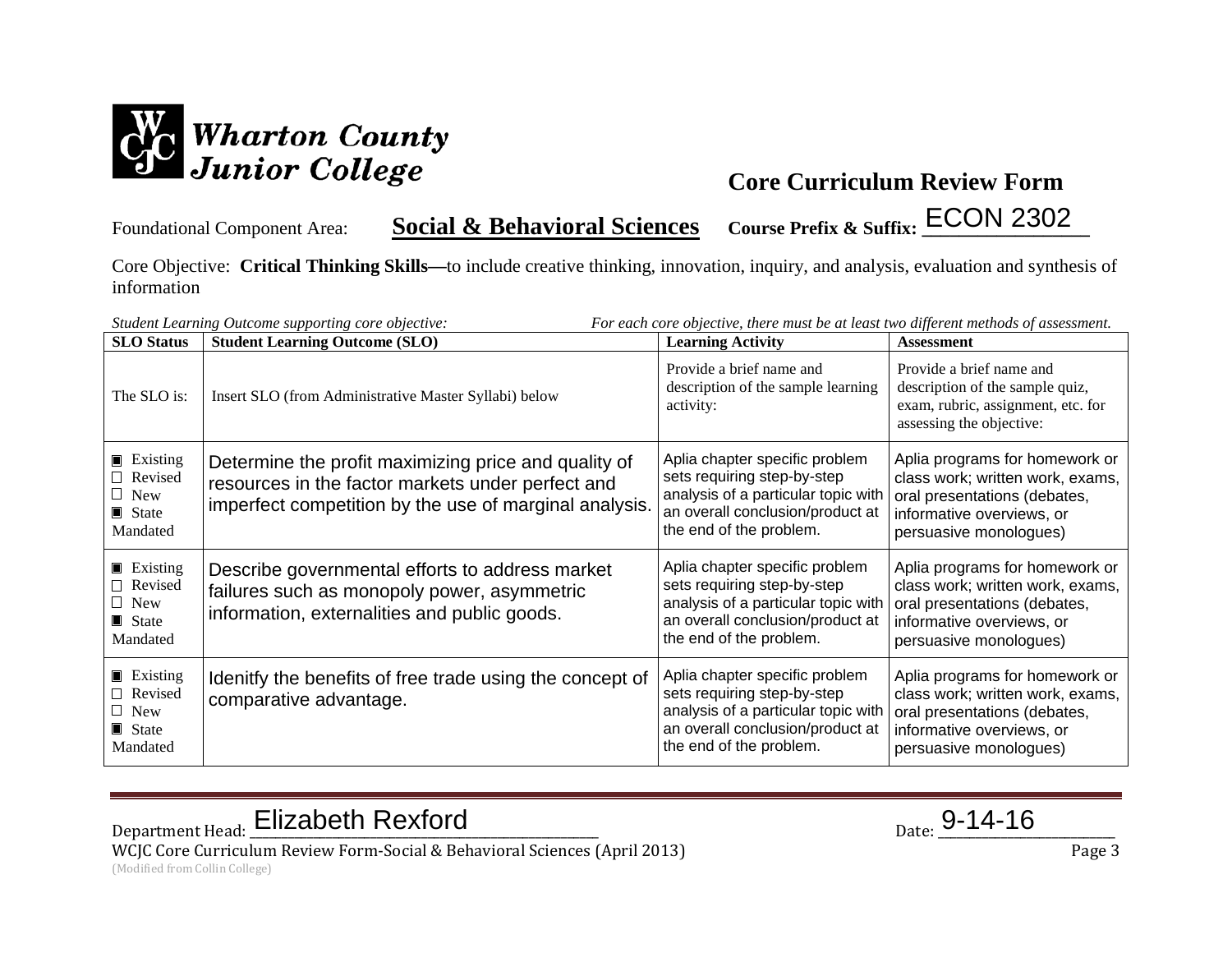

Foundational Component Area: **Social & Behavioral Sciences** Course Prefix & Suffix: ECON 2302

Core Objective: **Communication Skills—**to include effective development, interpretation and expression of ideas through written, oral and visual communication

| <b>SLO</b> Status                                                                           | Student Learning Outcome supporting core objective:<br><b>Student Learning Outcome (SLO)</b>                                                                       | For each core objective, there must be at least two different methods of assessment.<br><b>Learning Activity</b>                                                                                      | <b>Assessment</b>                                                                                                                                         |
|---------------------------------------------------------------------------------------------|--------------------------------------------------------------------------------------------------------------------------------------------------------------------|-------------------------------------------------------------------------------------------------------------------------------------------------------------------------------------------------------|-----------------------------------------------------------------------------------------------------------------------------------------------------------|
| The SLO is:                                                                                 | Insert SLO (from Administrative Master Syllabi) below                                                                                                              | Provide a brief name and<br>description of the sample learning<br>activity:                                                                                                                           | Provide a brief name and<br>description of the sample quiz,<br>exam, rubric, assignment, etc. for<br>assessing the objective:                             |
| $\blacksquare$ Existing<br>$\Box$ Revised<br>$\Box$ New<br>$\blacksquare$ State<br>Mandated | Explain the role of scarcity, specialization, opportunity<br>cost, and cost/benefit analysis in economic decision<br>making.                                       | In/out of class essay assignments,<br>Aplia interactive graphs, images,<br>discussion questions at the end of<br>the chapter, and student interactions<br>in the virtual marketplace (Aplia<br>based) | Aplia programs for homework or<br>class work; written work, exams,<br>oral presentations (debates,<br>informative overviews, or<br>persuasive monologues) |
| $\blacksquare$ Existing<br>$\Box$ Revised<br>$\Box$ New<br>State<br>Mandated                | Identify the determinants of supply and demand;<br>demonstrate the impact of shifts in both market<br>supply and demand curves on equilibrium price and<br>output. | In/out of class essay assignments,<br>Aplia interactive graphs, images,<br>discussion questions at the end of<br>the chapter, and student interactions<br>in the virtual marketplace (Aplia<br>based) | Aplia programs for homework or<br>class work; written work, exams,<br>oral presentations (debates,<br>informative overviews, or<br>persuasive monologues) |
| $\blacksquare$ Existing<br>Revised<br>$\Box$ New<br>$\blacksquare$ State<br>Mandated        | Summarize the law of diminishing marginal utility;<br>describe the process of utility maximization.                                                                | In/out of class essay assignments,<br>Aplia interactive graphs, images,<br>discussion questions at the end of<br>the chapter, and student interactions<br>in the virtual marketplace (Aplia<br>based) | Aplia programs for homework or<br>class work; written work, exams,<br>oral presentations (debates,<br>informative overviews, or<br>persuasive monologues) |

Department Head: Elizabeth Rexford Department Head: <u>Elizabeth Rexford</u> Parte 2014-16

WCJC Core Curriculum Review Form-Social & Behavioral Sciences (April 2013) Page 4 (Modified from Collin College)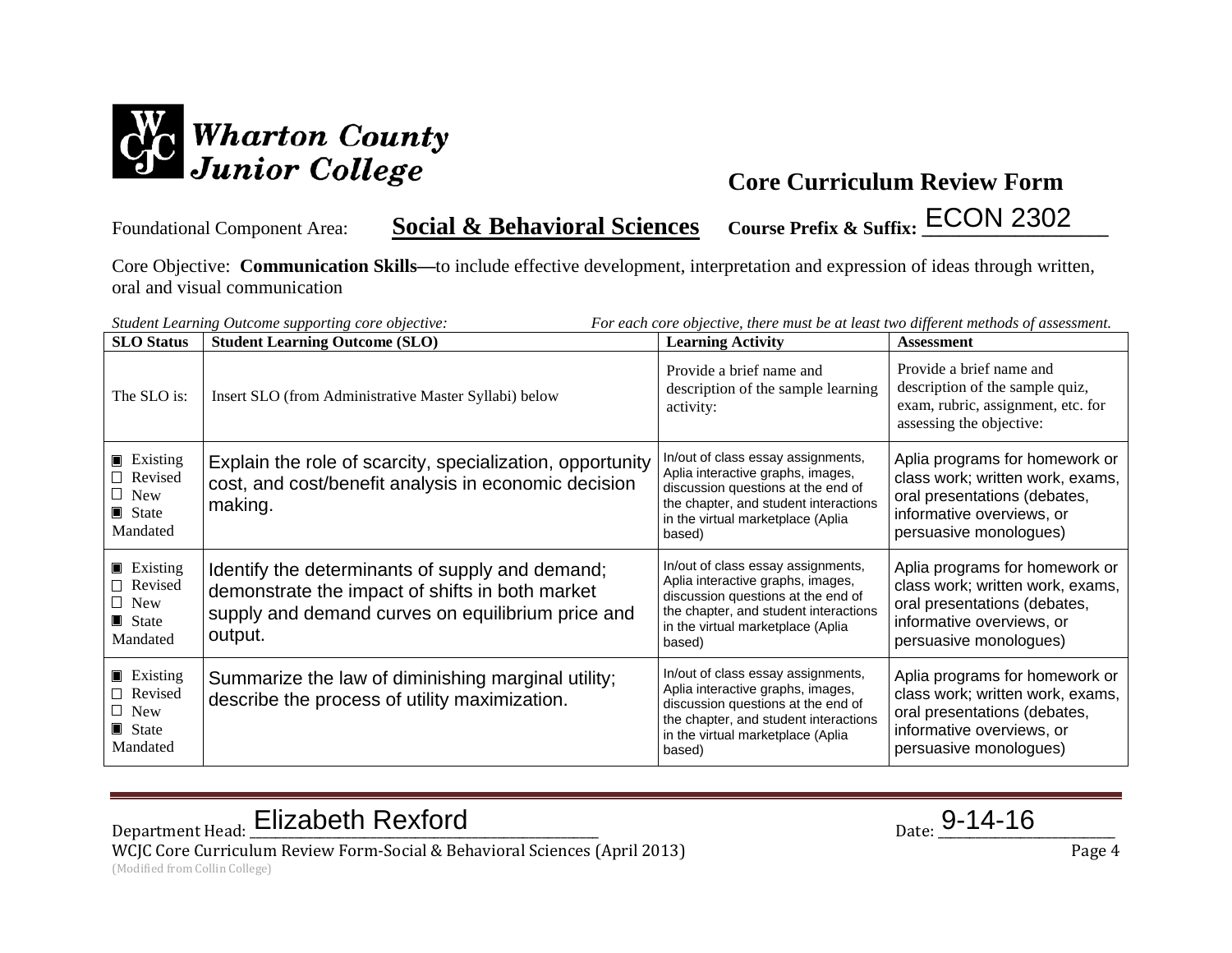

Foundational Component Area: **Social & Behavioral Sciences** Course Prefix & Suffix: ECON 2302

Core Objective: **Communication Skills—**to include effective development, interpretation and expression of ideas through written, oral and visual communication

| For each core objective, there must be at least two different methods of assessment.<br>Student Learning Outcome supporting core objective: |                                                                                                                                                                                              |                                                                                                                                                                                                       |                                                                                                                                                           |
|---------------------------------------------------------------------------------------------------------------------------------------------|----------------------------------------------------------------------------------------------------------------------------------------------------------------------------------------------|-------------------------------------------------------------------------------------------------------------------------------------------------------------------------------------------------------|-----------------------------------------------------------------------------------------------------------------------------------------------------------|
| <b>SLO</b> Status                                                                                                                           | <b>Student Learning Outcome (SLO)</b>                                                                                                                                                        | <b>Learning Activity</b>                                                                                                                                                                              | <b>Assessment</b>                                                                                                                                         |
| The SLO is:                                                                                                                                 | Insert SLO (from Administrative Master Syllabi) below                                                                                                                                        | Provide a brief name and<br>description of the sample learning<br>activity:                                                                                                                           | Provide a brief name and<br>description of the sample quiz,<br>exam, rubric, assignment, etc. for<br>assessing the objective:                             |
| $\blacksquare$ Existing<br>Revised<br>$\Box$ New<br>$\blacksquare$ State<br>Mandated                                                        | Calculate supply and demand elasticities, identify the<br>determinants of price elasticity of demand and supply<br>and demonstrate the relationship between elasticity<br>and total revenue. | In/out of class essay assignments,<br>Aplia interactive graphs, images,<br>discussion questions at the end of<br>the chapter, and student interactions<br>in the virtual marketplace (Aplia<br>based) | Aplia programs for homework or<br>class work; written work, exams,<br>oral presentations (debates,<br>informative overviews, or<br>persuasive monologues) |
| $\blacksquare$ Existing<br>$\Box$ Revised<br>$\Box$ New<br>$\blacksquare$ State<br>Mandated                                                 | Describe the production and function of the Law of<br>Diminishing Marginal Productivity; calculate and<br>graph short-run and long-run costs of production.                                  | In/out of class essay assignments,<br>Aplia interactive graphs, images,<br>discussion questions at the end of<br>the chapter, and student interactions<br>in the virtual marketplace (Aplia<br>based) | Aplia programs for homework or<br>class work; written work, exams,<br>oral presentations (debates,<br>informative overviews, or<br>persuasive monologues) |
| $\blacksquare$ Existing<br>Revised<br>$\Box$ New<br>$\blacksquare$ State<br>Mandated                                                        | Identify the four marked structures by characteristics;<br>calculate and graph the profit maximizing price and<br>quantity in the output markets by the use of marginal<br>analysis          | In/out of class essay assignments,<br>Aplia interactive graphs, images,<br>discussion questions at the end of<br>the chapter, and student interactions<br>in the virtual marketplace (Aplia<br>based) | Aplia programs for homework or<br>class work; written work, exams,<br>oral presentations (debates,<br>informative overviews, or<br>persuasive monologues) |

Department Head: Elizabeth Rexford Department Head: <u>Elizabeth Rexford</u> Parte 2014-16

WCJC Core Curriculum Review Form-Social & Behavioral Sciences (April 2013) Page 5 (Modified from Collin College)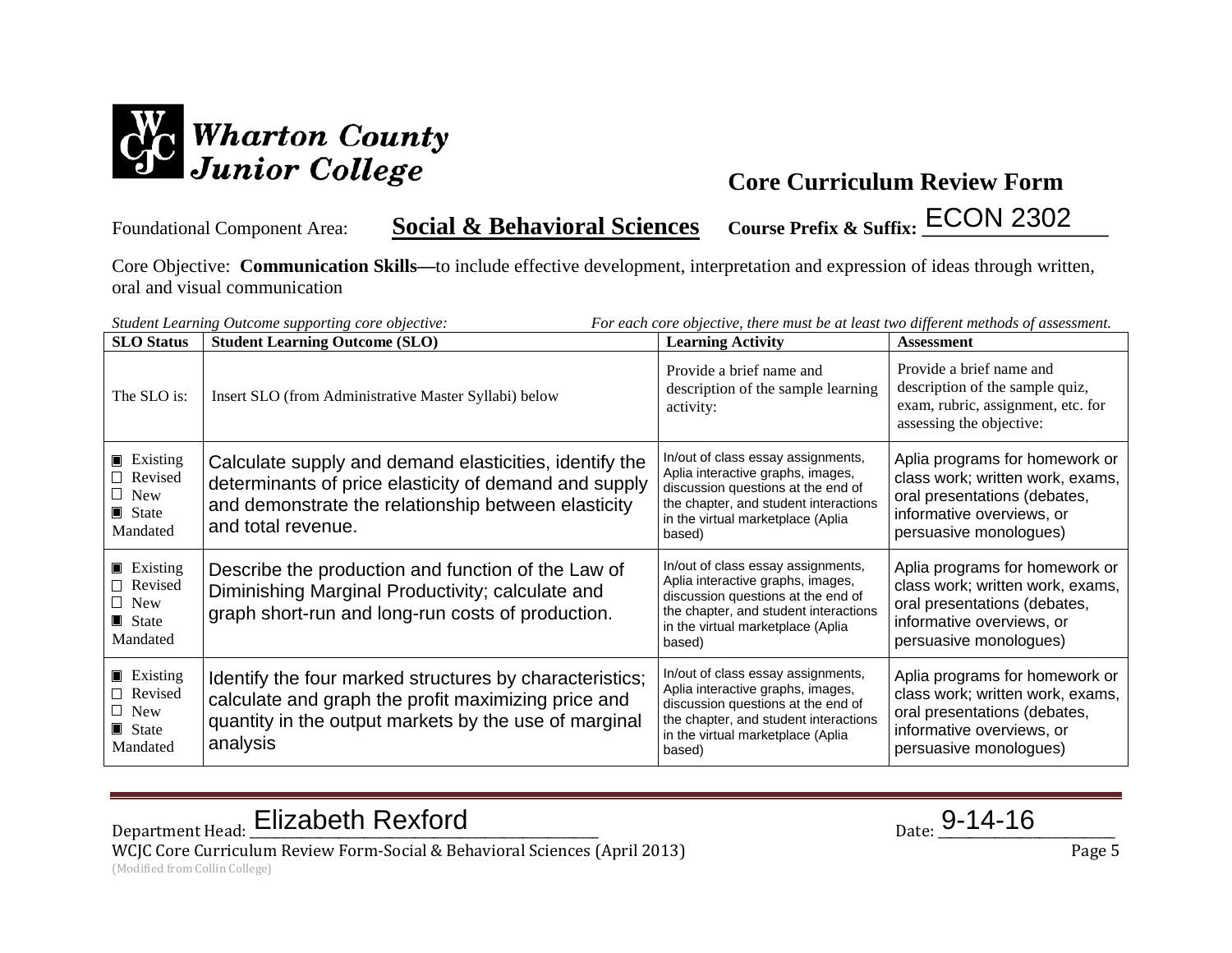

Foundational Component Area: **Social & Behavioral Sciences** Course Prefix & Suffix: ECON 2302

Core Objective: **Communication Skills—**to include effective development, interpretation and expression of ideas through written, oral and visual communication

| <b>SLO</b> Status                                                                           | Student Learning Outcome supporting core objective:<br><b>Student Learning Outcome (SLO)</b>                                                                        | For each core objective, there must be at least two different methods of assessment.<br><b>Learning Activity</b>                                                                                      | <b>Assessment</b>                                                                                                                                         |
|---------------------------------------------------------------------------------------------|---------------------------------------------------------------------------------------------------------------------------------------------------------------------|-------------------------------------------------------------------------------------------------------------------------------------------------------------------------------------------------------|-----------------------------------------------------------------------------------------------------------------------------------------------------------|
| The SLO is:                                                                                 | Insert SLO (from Administrative Master Syllabi) below                                                                                                               | Provide a brief name and<br>description of the sample learning<br>activity:                                                                                                                           | Provide a brief name and<br>description of the sample quiz,<br>exam, rubric, assignment, etc. for<br>assessing the objective:                             |
| $\blacksquare$ Existing<br>$\Box$ Revised<br>$\Box$ New<br>$\blacksquare$ State<br>Mandated | Determine the profit maximizing price and quality of<br>resources in the factor markets under perfect and<br>imperfect competition by the use of marginal analysis. | In/out of class essay assignments,<br>Aplia interactive graphs, images,<br>discussion questions at the end of<br>the chapter, and student interactions<br>in the virtual marketplace (Aplia<br>based) | Aplia programs for homework or<br>class work; written work, exams,<br>oral presentations (debates,<br>informative overviews, or<br>persuasive monologues) |
| $\blacksquare$ Existing<br>$\Box$ Revised<br>$\Box$ New<br>$\blacksquare$ State<br>Mandated | Describe governmental efforts to address market<br>failures such as monopoly power, asymmetric<br>information, externalities and public goods.                      | In/out of class essay assignments,<br>Aplia interactive graphs, images,<br>discussion questions at the end of<br>the chapter, and student interactions<br>in the virtual marketplace (Aplia<br>based) | Aplia programs for homework or<br>class work; written work, exams,<br>oral presentations (debates,<br>informative overviews, or<br>persuasive monologues) |
| $\blacksquare$ Existing<br>Revised<br>$\Box$ New<br>$\blacksquare$ State<br>Mandated        | Identify the benefits of free trade using the concept of<br>comparative advantage.                                                                                  | In/out of class essay assignments,<br>Aplia interactive graphs, images,<br>discussion questions at the end of<br>the chapter, and student interactions<br>in the virtual marketplace (Aplia<br>based) | Aplia programs for homework or<br>class work; written work, exams,<br>oral presentations (debates,<br>informative overviews, or<br>persuasive monologues) |

Department Head: Elizabeth Rexford Department Head: <u>Elizabeth Rexford</u> Parte 2014-16

WCJC Core Curriculum Review Form-Social & Behavioral Sciences (April 2013) Page 6 (Modified from Collin College)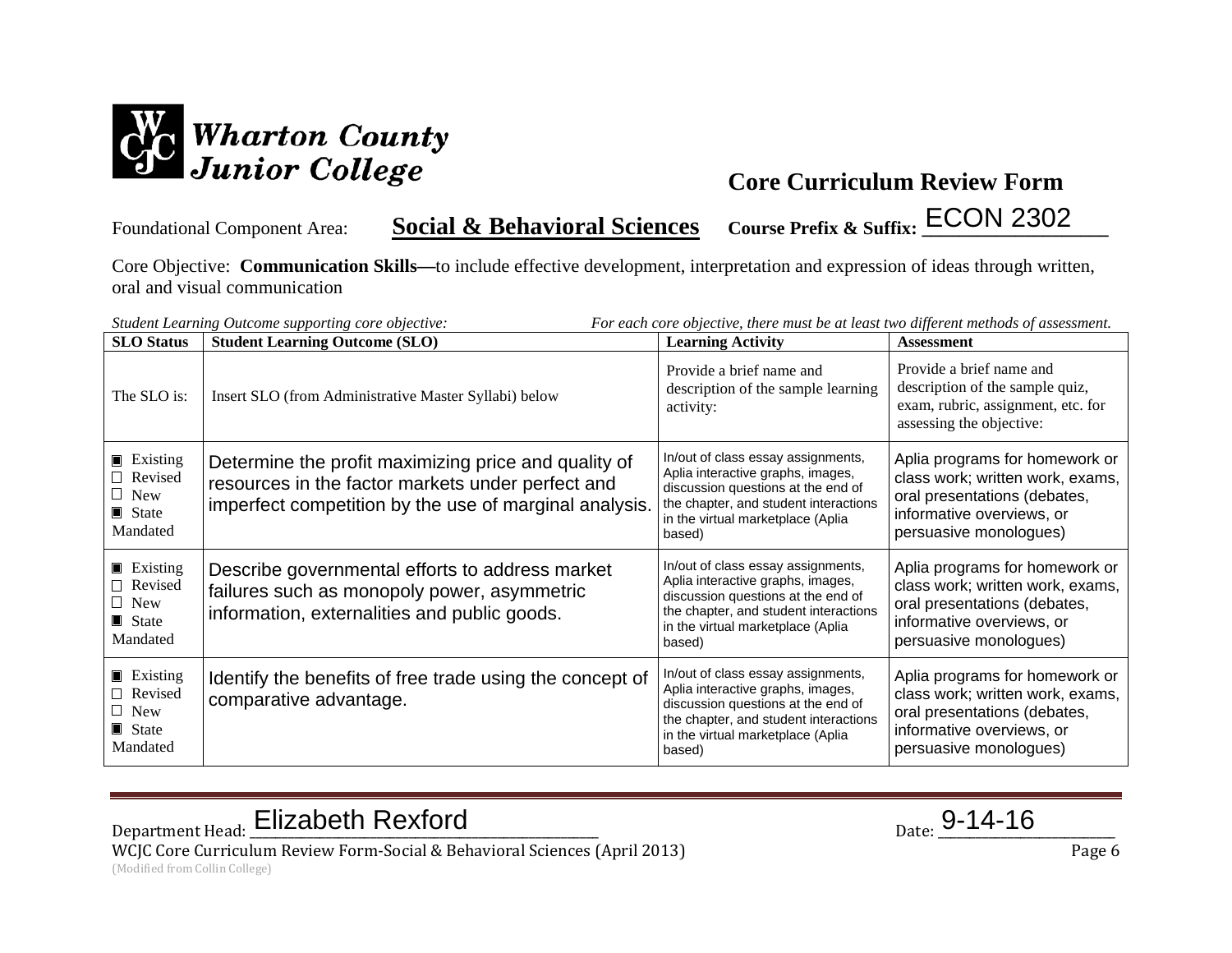

Foundational Component Area: **Social & Behavioral Sciences** Course Prefix & Suffix: ECON 2302

Core Objective: **Empirical and Quantitative Skills—**to include the manipulation and analysis of numerical data or observable facts resulting in informed conclusions

|                                                                                             | Student Learning Outcome supporting core objective:<br>For each core objective, there must be at least two different methods of assessment.                        |                                                                                                                                                                                                                                                                                              |                                                                                                                               |
|---------------------------------------------------------------------------------------------|--------------------------------------------------------------------------------------------------------------------------------------------------------------------|----------------------------------------------------------------------------------------------------------------------------------------------------------------------------------------------------------------------------------------------------------------------------------------------|-------------------------------------------------------------------------------------------------------------------------------|
| <b>SLO</b> Status                                                                           | <b>Student Learning Outcome (SLO)</b>                                                                                                                              | <b>Learning Activity</b>                                                                                                                                                                                                                                                                     | <b>Assessment</b>                                                                                                             |
| The SLO is:                                                                                 | Insert SLO (from Administrative Master Syllabi) below                                                                                                              | Provide a brief name and<br>description of the sample learning<br>activity:                                                                                                                                                                                                                  | Provide a brief name and<br>description of the sample quiz,<br>exam, rubric, assignment, etc. for<br>assessing the objective: |
| $\blacksquare$ Existing<br>Revised<br>$\Box$ New<br>$\blacksquare$ State<br>Mandated        | Explain the role of scarcity, specialization, opportunity<br>cost, and cost/benefit analysis in economic decision<br>making.                                       | Students may hone skills with the Aplia<br>math and graphing program and the use<br>these skills for problem sets that are<br>quantitatively and qualitatively randomized.<br>Many problems involve analyzing and<br>manipulating data found in tables and<br>graphs via an "economic lens". | Aplia programs for<br>homework or class work;<br>written work, exams                                                          |
| <b>Existing</b><br>$\Box$ Revised<br>$\Box$ New<br>$\blacksquare$ State<br>Mandated         | Identify the determinants of supply and demand;<br>demonstrate the impact of shifts in both market<br>supply and demand curves on equilibrium price and<br>output. | Students may hone skills with the Aplia<br>math and graphing program and the use<br>these skills for problem sets that are<br>quantitatively and qualitatively randomized.<br>Many problems involve analyzing and<br>manipulating data found in tables and<br>graphs via an "economic lens". | Aplia programs for<br>homework or class work;<br>written work, exams                                                          |
| $\blacksquare$ Existing<br>$\Box$ Revised<br>$\Box$ New<br>$\blacksquare$ State<br>Mandated | Summarize the law of diminishing marginal utility;<br>describe the process of utility maximization.                                                                | Students may hone skills with the Aplia<br>math and graphing program and the use<br>these skills for problem sets that are<br>quantitatively and qualitatively randomized.<br>Many problems involve analyzing and<br>manipulating data found in tables and<br>graphs via an "economic lens". | Aplia programs for<br>homework or class work;<br>written work, exams                                                          |

Department Head: Elizabeth Rexford Department Head: <u>Elizabeth Rexford</u> Parte 2014-16 WCJC Core Curriculum Review Form-Social & Behavioral Sciences (April 2013) Page 7

(Modified from Collin College)

$$
_{\text{Date:}}9-14-16
$$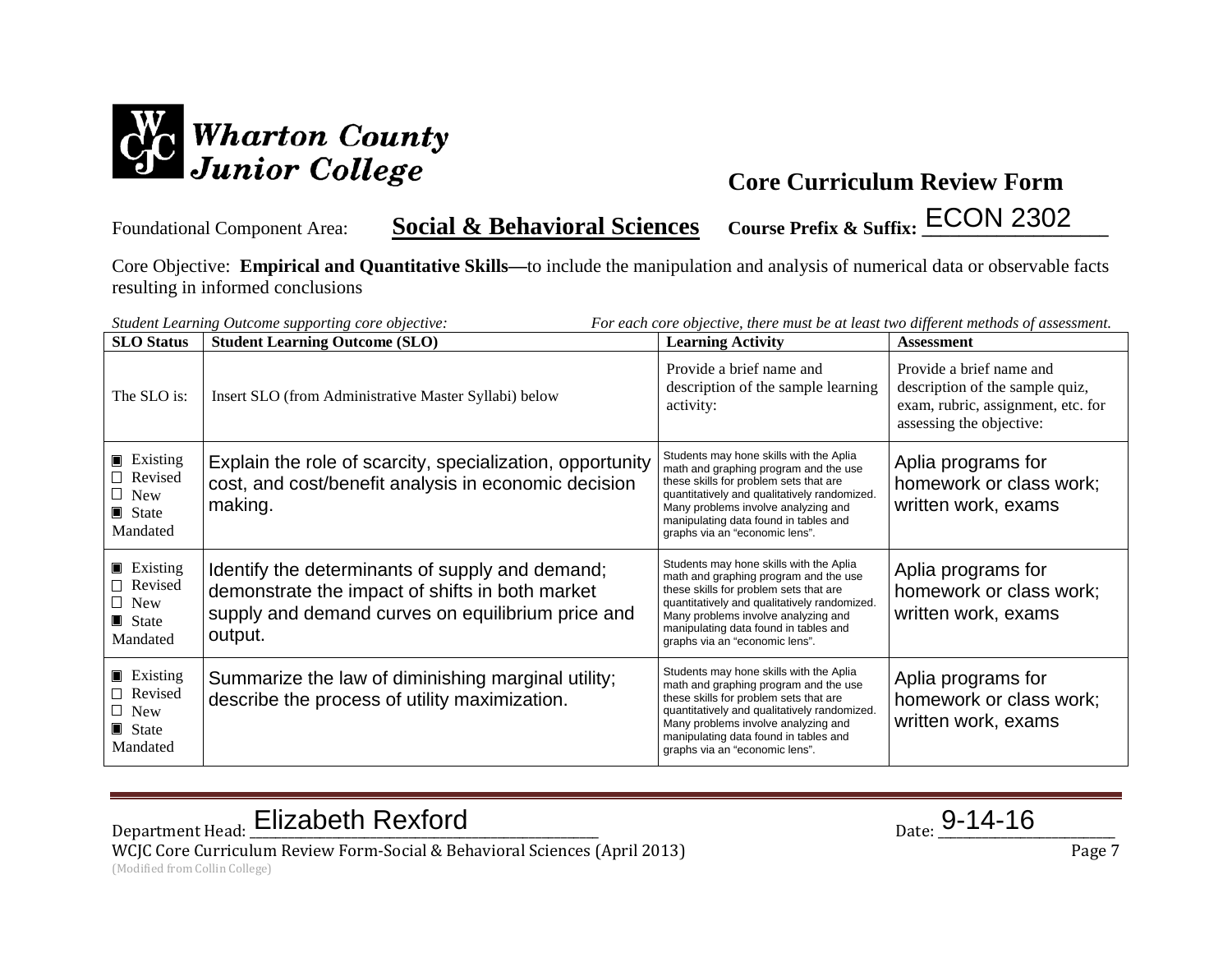

Foundational Component Area: **Social & Behavioral Sciences** Course Prefix & Suffix: ECON 2302

Core Objective: **Empirical and Quantitative Skills—**to include the manipulation and analysis of numerical data or observable facts resulting in informed conclusions

| <b>SLO</b> Status                                                                           | Student Learning Outcome supporting core objective:<br><b>Student Learning Outcome (SLO)</b>                                                                                              | For each core objective, there must be at least two different methods of assessment.<br><b>Learning Activity</b>                                                                                                                                                                             | <b>Assessment</b>                                                                                                             |
|---------------------------------------------------------------------------------------------|-------------------------------------------------------------------------------------------------------------------------------------------------------------------------------------------|----------------------------------------------------------------------------------------------------------------------------------------------------------------------------------------------------------------------------------------------------------------------------------------------|-------------------------------------------------------------------------------------------------------------------------------|
| The SLO is:                                                                                 | Insert SLO (from Administrative Master Syllabi) below                                                                                                                                     | Provide a brief name and<br>description of the sample learning<br>activity:                                                                                                                                                                                                                  | Provide a brief name and<br>description of the sample quiz,<br>exam, rubric, assignment, etc. for<br>assessing the objective: |
| $\blacksquare$ Existing<br>$\Box$ Revised<br>$\Box$ New<br>$\blacksquare$ State<br>Mandated | Calculate supply and demand elasticities, identify the determinants<br>of price elasticity of demand and supply and demonstrate the<br>relationship between elasticity and total revenue. | Students may hone skills with the Aplia<br>math and graphing program and the use<br>these skills for problem sets that are<br>quantitatively and qualitatively randomized.<br>Many problems involve analyzing and<br>manipulating data found in tables and<br>graphs via an "economic lens". | Aplia programs for<br>homework or class work;<br>written work, exams                                                          |
| $\blacksquare$ Existing<br>$\Box$ Revised<br>$\Box$ New<br>$\blacksquare$ State<br>Mandated | Describe the production and function of the Law of<br>Diminishing Marginal Productivity; calculate and<br>graph short-run and long-run costs of production.                               | Students may hone skills with the Aplia<br>math and graphing program and the use<br>these skills for problem sets that are<br>quantitatively and qualitatively randomized.<br>Many problems involve analyzing and<br>manipulating data found in tables and<br>graphs via an "economic lens". | Aplia programs for<br>homework or class work;<br>written work, exams                                                          |
| $\blacksquare$ Existing<br>Revised<br>$\Box$ New<br>$\blacksquare$ State<br>Mandated        | Identify the four marked structures by characteristics; calculate<br>and graph the profit maximizing price and quantity in the output<br>markets by the use of marginal analysis.         | Students may hone skills with the Aplia<br>math and graphing program and the use<br>these skills for problem sets that are<br>quantitatively and qualitatively randomized.<br>Many problems involve analyzing and<br>manipulating data found in tables and<br>graphs via an "economic lens". | Aplia programs for<br>homework or class work;<br>written work, exams                                                          |

Department Head: Elizabeth Rexford Department Head: <u>Elizabeth Rexford</u> Parte 2014-16

WCJC Core Curriculum Review Form-Social & Behavioral Sciences (April 2013) Page 8 (Modified from Collin College)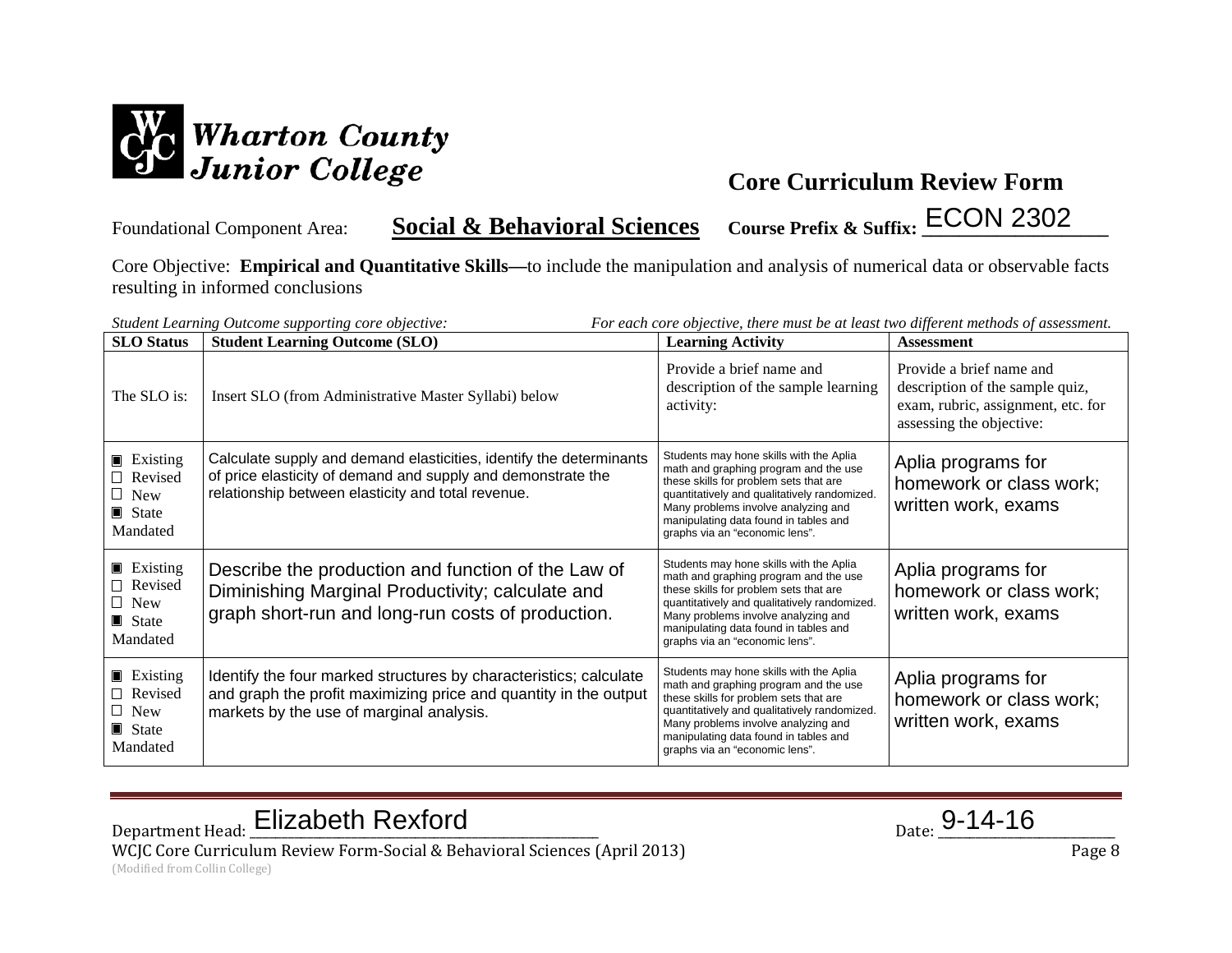

Foundational Component Area: **Social & Behavioral Sciences** Course Prefix & Suffix: ECON 2302

Core Objective: **Empirical and Quantitative Skills—**to include the manipulation and analysis of numerical data or observable facts resulting in informed conclusions

| <b>SLO</b> Status                                                                           | Student Learning Outcome supporting core objective:<br><b>Student Learning Outcome (SLO)</b>                                                                        | For each core objective, there must be at least two different methods of assessment.<br><b>Learning Activity</b>                                                                                                                                                                             | <b>Assessment</b>                                                                                                             |
|---------------------------------------------------------------------------------------------|---------------------------------------------------------------------------------------------------------------------------------------------------------------------|----------------------------------------------------------------------------------------------------------------------------------------------------------------------------------------------------------------------------------------------------------------------------------------------|-------------------------------------------------------------------------------------------------------------------------------|
| The SLO is:                                                                                 | Insert SLO (from Administrative Master Syllabi) below                                                                                                               | Provide a brief name and<br>description of the sample learning<br>activity:                                                                                                                                                                                                                  | Provide a brief name and<br>description of the sample quiz,<br>exam, rubric, assignment, etc. for<br>assessing the objective: |
| $\blacksquare$ Existing<br>Revised<br>$\Box$ New<br>State<br>Mandated                       | Determine the profit maximizing price and quality of<br>resources in the factor markets under perfect and<br>imperfect competition by the use of marginal analysis. | Students may hone skills with the Aplia<br>math and graphing program and the use<br>these skills for problem sets that are<br>quantitatively and qualitatively randomized.<br>Many problems involve analyzing and<br>manipulating data found in tables and<br>graphs via an "economic lens". | Aplia programs for<br>homework or class work;<br>written work, exams                                                          |
| $\blacksquare$ Existing<br>$\Box$ Revised<br>$\Box$ New<br>$\blacksquare$ State<br>Mandated | Describe governmental efforts to address market<br>failures such as monopoly power, asymmetric<br>information, externalities and public goods.                      | Students may hone skills with the Aplia<br>math and graphing program and the use<br>these skills for problem sets that are<br>quantitatively and qualitatively randomized.<br>Many problems involve analyzing and<br>manipulating data found in tables and<br>graphs via an "economic lens". | Aplia programs for<br>homework or class work;<br>written work, exams                                                          |
| $\blacksquare$ Existing<br>Revised<br>$\Box$ New<br>$\blacksquare$ State<br>Mandated        | Identify the benefits of free trade using the concept<br>of comparative advantage.                                                                                  | Students may hone skills with the Aplia<br>math and graphing program and the use<br>these skills for problem sets that are<br>quantitatively and qualitatively randomized.<br>Many problems involve analyzing and<br>manipulating data found in tables and<br>graphs via an "economic lens". | Aplia programs for<br>homework or class work;<br>written work, exams                                                          |

Department Head: Elizabeth Rexford Department Head: <u>Elizabeth Rexford</u> Parte 2014-16

WCJC Core Curriculum Review Form-Social & Behavioral Sciences (April 2013) Page 9 (Modified from Collin College)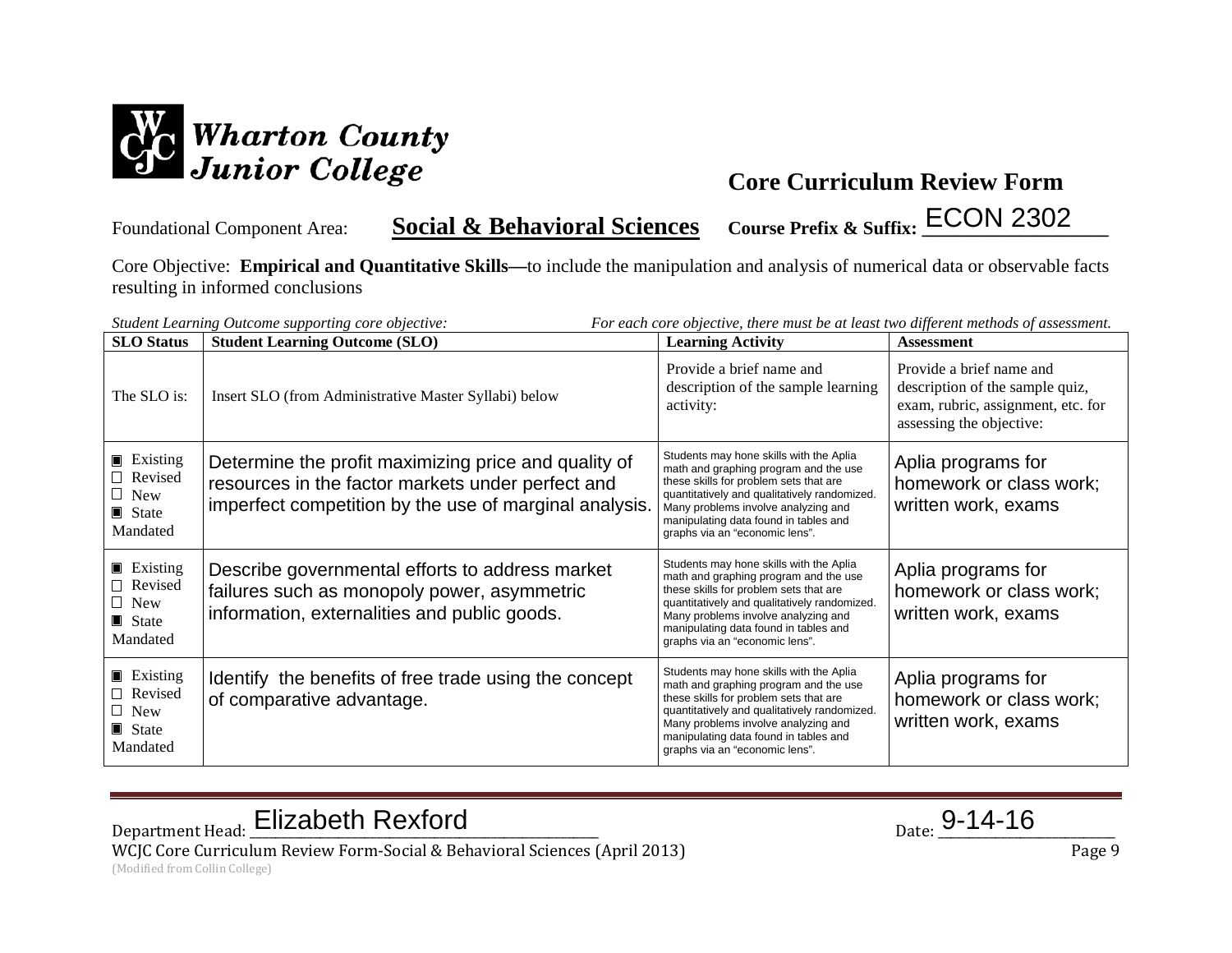

Foundational Component Area: **Social & Behavioral Sciences** Course Prefix & Suffix: ECON 2302

Core Objective: **Social Responsibility—**to include intercultural competence, knowledge of civic responsibility, and the ability to

engage effectively in regional, national, and global communities

| <b>SLO</b> Status                                                                           | Student Learning Outcome supporting core objective:<br><b>Student Learning Outcome (SLO)</b>                                                                                      | For each core objective, there must be at least two different methods of assessment.<br><b>Learning Activity</b>                                                                                                                   | <b>Assessment</b>                                                                                                                                         |
|---------------------------------------------------------------------------------------------|-----------------------------------------------------------------------------------------------------------------------------------------------------------------------------------|------------------------------------------------------------------------------------------------------------------------------------------------------------------------------------------------------------------------------------|-----------------------------------------------------------------------------------------------------------------------------------------------------------|
| The SLO is:                                                                                 | Insert SLO (from Administrative Master Syllabi) below                                                                                                                             | Provide a brief name and<br>description of the sample learning<br>activity:                                                                                                                                                        | Provide a brief name and<br>description of the sample quiz,<br>exam, rubric, assignment, etc. for<br>assessing the objective:                             |
| $\blacksquare$ Existing<br>□ Revised<br>$\Box$ New<br>$\blacksquare$ State<br>Mandated      | Explain the role of scarcity, specialization, opportunity<br>cost, and cost/benefit analysis in economic decision<br>making.                                                      | Instructors integrate real-time/world<br>events into the class lectures and<br>assignments (such as news articles)<br>and students respond in Aplia with<br>graded News Analysis questions<br>apply a global lens to these issues. | Aplia programs for homework or<br>class work; written work, exams,<br>oral presentations (debates,<br>informative overviews, or<br>persuasive monologues) |
| $\blacksquare$ Existing<br>Revised<br>$\Box$ New<br>$\blacksquare$ State<br>Mandated        | Describe the production and function of the Law of<br>Diminishing Marginal Productivity; calculate and<br>graph short-run and long-run costs of production.                       | Instructors integrate real-time/world<br>events into the class lectures and<br>assignments (such as news articles)<br>and students respond in Aplia with<br>graded News Analysis questions<br>apply a global lens to these issues. | Aplia programs for homework or<br>class work; written work, exams,<br>oral presentations (debates,<br>informative overviews, or<br>persuasive monologues) |
| $\blacksquare$ Existing<br>$\Box$ Revised<br>$\Box$ New<br>$\blacksquare$ State<br>Mandated | Identify the four marked structures by characteristics; calculate<br>and graph the profit maximizing price and quantity in the output<br>markets by the use of marginal analysis. | Instructors integrate real-time/world<br>events into the class lectures and<br>assignments (such as news articles)<br>and students respond in Aplia with<br>graded News Analysis questions<br>apply a global lens to these issues. | Aplia programs for homework or<br>class work; written work, exams,<br>oral presentations (debates,<br>informative overviews, or<br>persuasive monologues) |

Department Head: Elizabeth Rexford Department Head: <u>Elizabeth Rexford</u> Parte 2014-16

WCJC Core Curriculum Review Form-Social & Behavioral Sciences (April 2013) Page 10 (Modified from Collin College)